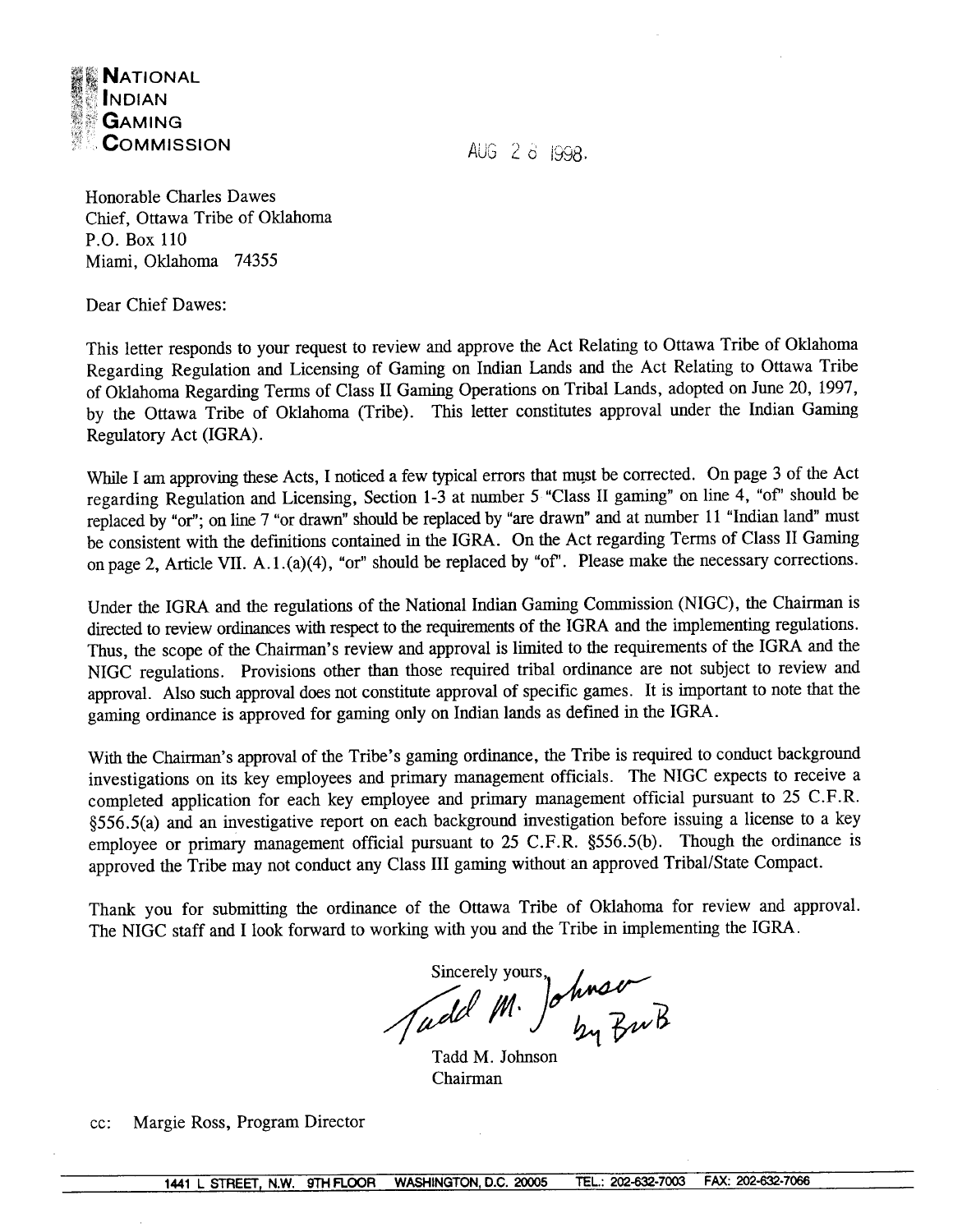OTTAWA TRIBE OF OKLAHOMA

**UN - 1 1955** 

# RESOLUTION TO ADOPT AN ACT RELATING TO OTTAWA TRIBE OF OKLAHOMA REGARDING REGULATION AND LICENSING OF GAMING ON INDIAN LANDS

WHEREAS, the Ottawa Tribe of Oklahoma (hereinafter "Ottawa Tribe") is a Federally recognized Indian Tribe of Indians organized pursuant to a Constitution and By-Laws ratified Nguember 30. 19 38 and a same of the Ottawa Tribe from time to time as provided in the Oklahoma Indian Welfare Act of June 26, 1936, Ch. 831, 49 Stat. 1967; and

WHEREAS, Article  $vI$ , Section of the Constitution and By-Laws of the Ottawa Tribe provides that the Ottawa Business Committee shall have the power to act on behalf of the Tribe in all matters on which the Tribe is empowered to act; and

WHEREAS, the Ottawa Business Committee is the Supreme governing body of the Ottawa Tribe with the authority to enact laws and ordinances and to interpret provisions of the Constitution and

WHEREAS, in certain treaties entered into between the Ottawa Tribe and the United States, the Ottawa Tribe undertook to provide protection to businesses which were located within its jurisdiction and retained all of its inherent rights of self government; and

WHEREAS, the Ottawa Tribe is desirous of providing a basis under tribal law to authorize and regulate the conduct of gaming on Indian lands of the Ottawa Tribe including entering into tribal-state compacts with the states where Ottawa Indian lands are located and entering into appropriate management contracts with management agents to provide for the establishment and operation of Class II and Class III gaming operations as defined by the Indian Gaming Regulatory Act of 1988; and

WHEREAS, the Ottawa Tribe desires to approve the attached "OTTAWA TRIBE GAMING ACT" in order to authorize and regulate gaming on Indian lands of the Ottawa Tribe as defined by the Indian Gaming Regulatory Act of 1988; and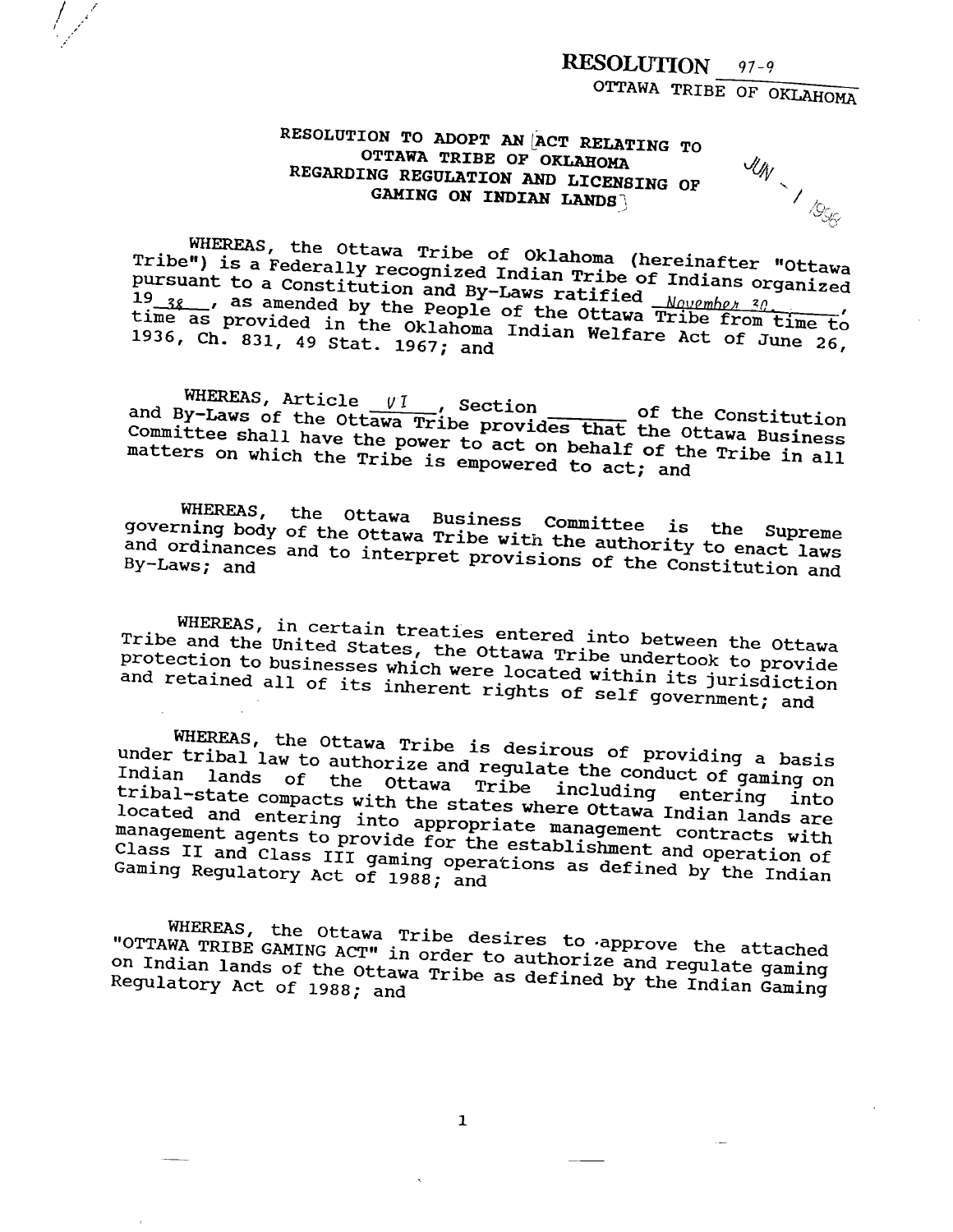OTTAWA TRIBE OF OKLAHOMA

 $\mathbf{v} = \mathbf{v} \cdot \mathbf{v}$ 

**WHEREAS,** the constitution and By-Laws of the Ottawa Tribe provides that enactments are to be passed by a majority of the Ottawa Business Committee members present; and.

**THBREFORE, BE IT ENACTED BY THE OTTAWA TRIBE OF OKLAHOMA:** 

AN ACT RELATING TO OTTAWA TRIBE OF OKLAHOMA **REGARDING REGULATION AND LICENSING OF GAMING ON INDIAN LAND8** 

# **Chapter 1**

General Provisions

section 1-1

# Title

This enactment shall be known as the "Ottawa Tribe Gaming Act."

Section 1-2

# Purpose

The purpose of this Act is:

f.

- **1.** To regulate the conduct of gaming owned and operated by the Ottawa Tribe of Oklahoma or its officially licensed agents, on Indian lands of the Ottawa Tribe of Oklahoma, (hereafter  $\frac{1}{2}$ referred to as "Ottawa Tribe") in compliance with Public Law 100-497. October 17, 1988, 102 Stat. 2467, the Indian ~aming Regulatory Act **("IGRAm)** .
- . To provide a basis under tribal law for the enangtial of a yaming on Indian lands as a means for promoting twiled economic development, self-sufficiency, and a strong tribal government.
- **3.** To provide a basis under tribal law for the regulation of gaming by the Ottawa Tribe adequate to shield it from organized crime and other corrupting influences. and to ensure that the Ottawa Tribe is the primary beneficiary of the gaming operation, and to assure that gaming is conducted fairly and honestly by the Ottawa Tribe, its agents and players.

 $\overline{2}$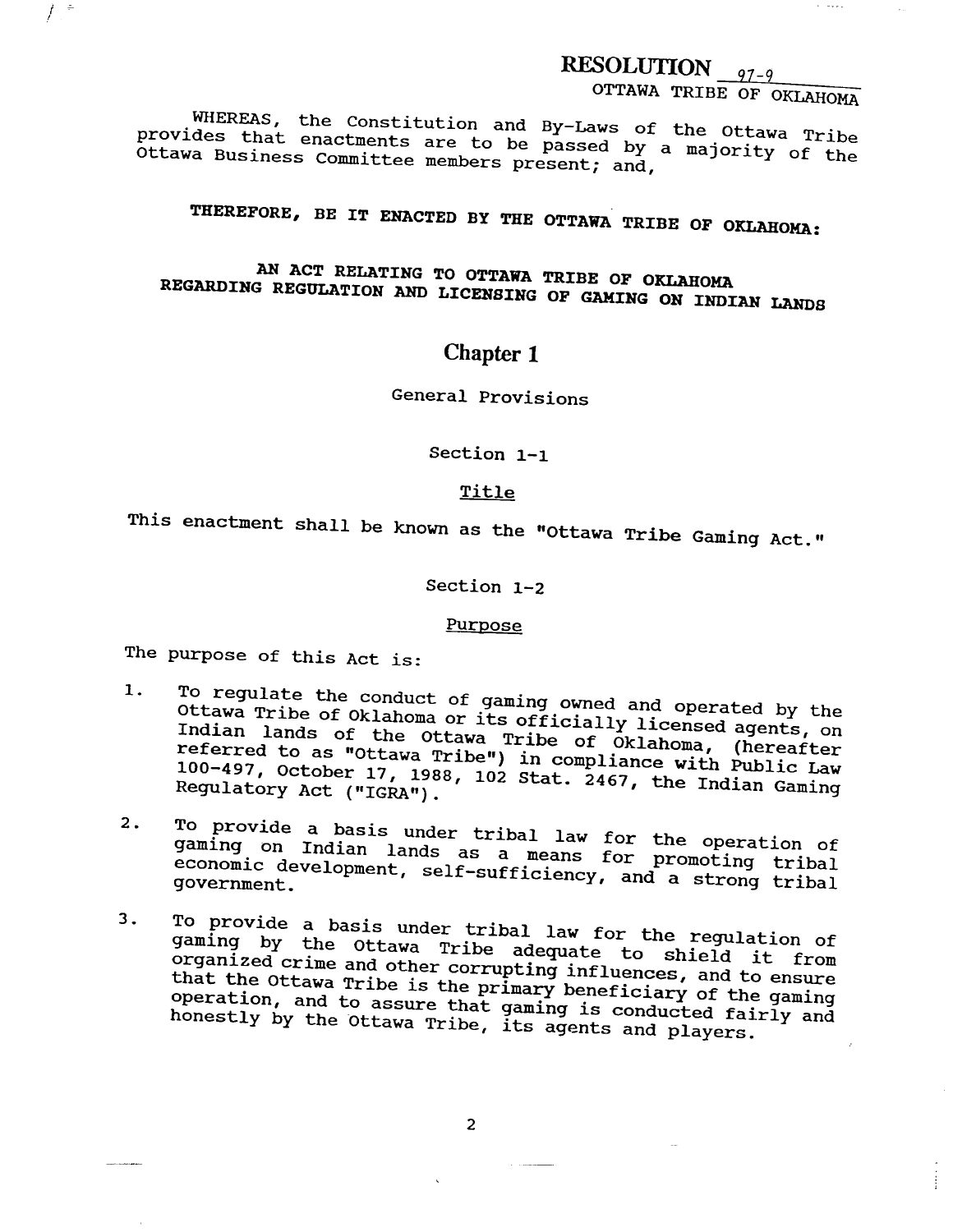# OTTAWA TRIBE OF OKLAHOMA

### Section 1-3

### Definitions

- "Act" means this Ottawa Tribe Gaming Act.  $1.$
- "Business committeew means the Ottawa Tribe Business  $2.$ Committee.
- $3.$ "Chairman" means the Chairman of the Ottawa Tribe Gaming Commission established pursuant to this ordinance.
- $4.$ "Class I gamingw means social games solely for prizes of minimal value or traditional forms of Indian gaming engaged in by individuals as a part of, or in connection, with tribal ceremonies or celebrations.
- "Class II gaming" means the game commonly known as bingo  $5.$ (whether or not electronic, computer or other technology are used in connection therewith) and which is played with prizes including monetary prizes with cards bearing numbers of other **<sup>c</sup>** designations, and in which the holder of the card covers such numbers or designations when objects, similarly numbered or designated, or drawn or are electronically determined, and in which the game is won by the first person covering a previously designated arrangement of numbers or designations on such cards, including pull tabs, lotto, punch boards, tip jars, instant bingo, and 'other games similar to bingo. This class of gaming also includes card games that are explicitly authorized by state laws or are not explicitly prohibited by state laws and are played at any location in the state.

Class I1 gaming does not include any banking card games, including baccarat, chemindefer, or black jack (21) or electronic ox electromechanical facsimiles of any games of chance or slot machines of any kind.

- "Class III gaming" means all forms of gaming that are not  $6.$ Class I gaming or Class I1 gaming.
- 7. "Commission" means the Ottawa Tribe Gaming Commission established by this Ordinance.
- 8. "Compact" means the agreement between the Ottawa Tribe and any State of the United States, pursuant to 25 U.S.C. **<sup>S</sup>**2710(b)(iv), as further approved in accordance with the Indian Gaming Regulatory Act, as the procedures under which Class I11 gaming may be conducted on Indian lands over which the Ottawa Tribe has jurisdiction.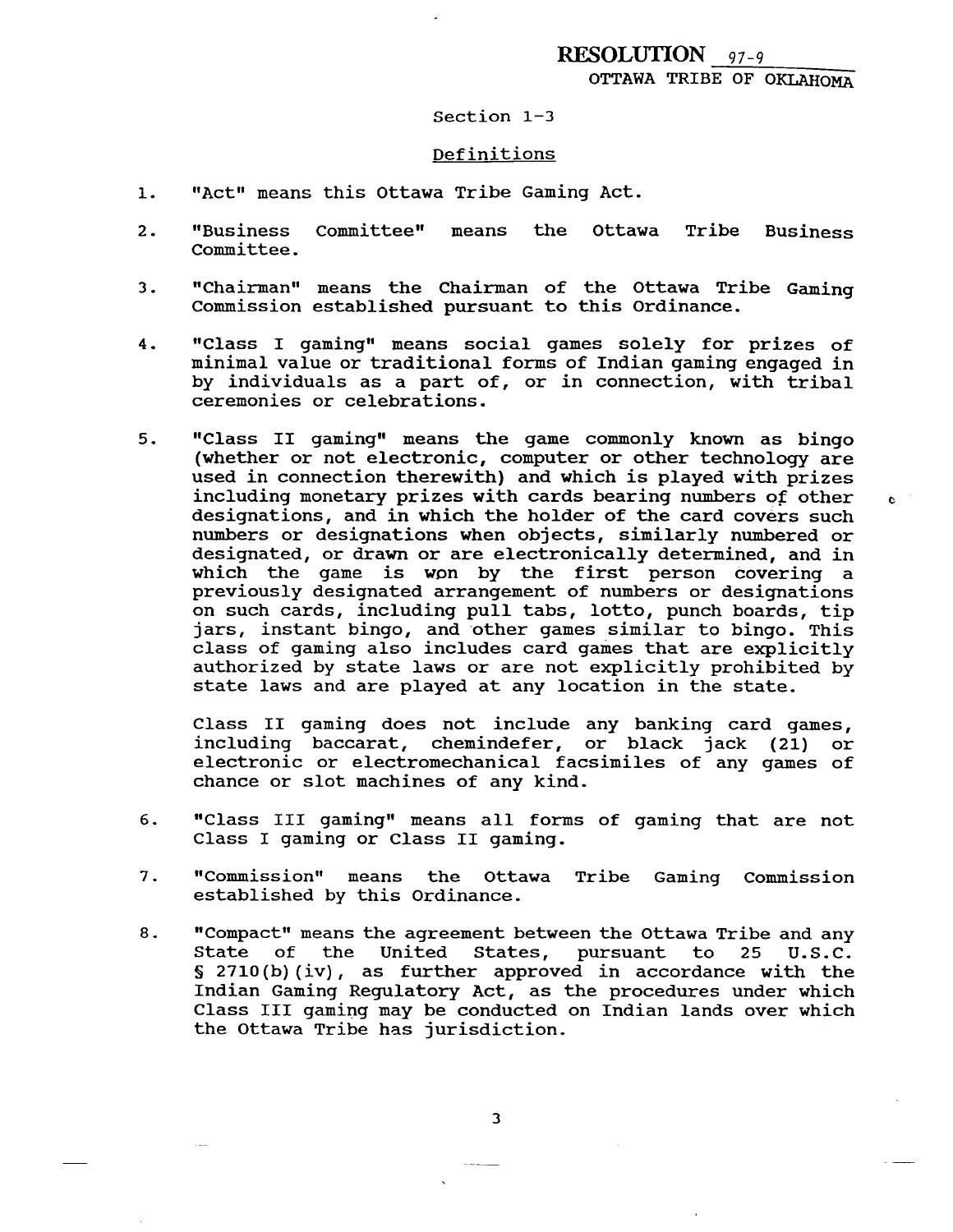- 9. "Executive Director" means the Executive Director of the Ottawa Tribe Gaming Commission established pursuant to this ordinance.
- 10. "IGRA" means the Indian Gaming Regulatory Act of 1988, P.L. 100-497.
- 11. **"Indian land" means any land the title to which is either held** in trust by the United States for the benefit of the Ottawa Tribe or its members or is held by the Ottawa Tribe or its members, subject to restriction by the United States against all alienation and over which the Ottawa Tribe exercises governmental power; as defined by IGRA.
- 12. "State" means any State of the United States.
- 13. "Tribe" means the Ottawa Tribe of Oklahoma.

# **Chapter 2**

### Administration and Enforcement

### Section 2-1

### Establishment of the Ottawa Tribe Gaminq Office and Commission

There is hereby established the Ottawa Tribe Gaming Office (hereinafter "Gaming Office") and the Ottawa Tribe Gaming Commission (hereinafter "Commission") which shall have the duties and powers as hereinafter described.

The Commission shall constitute no less than three (3) nor more than five **(5)** members to be appointed by the Chief acting as the Chairman of the Ottawa Business Committee. Commission members will serve for a period of two (2) years. However, for the first appointments, the names shall be placed in a receptacle with the first name drawn serving a term of two (2) years. The second name drawn shall serve a term of one (1) year, and terms shall alternate accordingly with each subsequent name drawn. The Commission shall elect a chairman from among its members. The Commission shall have the power to generally oversee the Chairman and Gaming Office and review its actions for approval or ensure compliance with this Act and any regulations adopted and orders issued by the Commission. The Commission members shall submit to a conflict of interest provision to disclose potential unethical situations.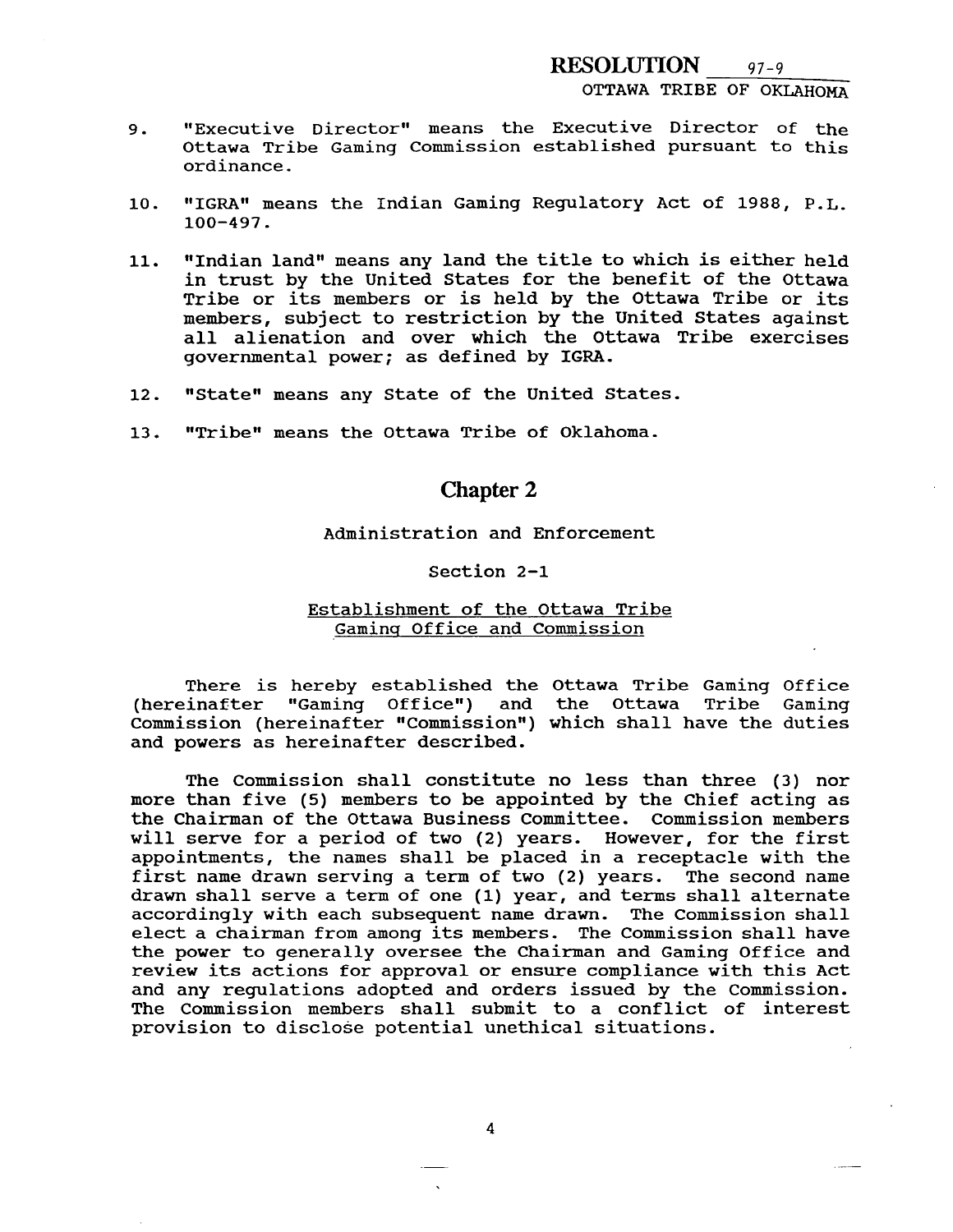# **I** OTTAWA TRIBE OF OKLAHOMA

### section 2-2

# Powers and Duties of the commission

### Duties of the Commission

It shall be the responsibility of the commission to promulgate regulations necessary to administer the provisions of this Act. The duties shall include, but not be limited to the following:

- **1.** Printing and making available application forms for initial and renewal licenses, as well as other licenses or tax return **f** oms.
- **2.** Supervise the collection of all fees and taxes prescribed by this Act.
- **3.** Processing all license applications and tax returns which will be submitted under oath.
- **4.** Issuance of licenses.
- **5.** Conduct hearings, investigations or inquiries regarding the granting or denial of any license.
- **6.** Enjoin and restrain any illegal activities in connection with this Act.
- **7.** Appoint inspectors and other staff necessary to administer the Commission's responsibilities.
- 8. Hold regular meetings to oversee operation of the Gaming Office and Commission.
- 9. Ensure compliance with the procedures and policies of the State Police and State Gaming Agency.
- 10. Issue orders and adopt regulations in compliance with this Act.
- 11. Ensure compliance of any order or regulation issued by the Commission.
- 12. Establish policy and take all actions necessary to complete all tasks and procedures defined and required by this Act.
- 13. Establish policy and take all actions necessary to complete all tasks and procedures defined and required by the Ottawa Tribe Gaming Office.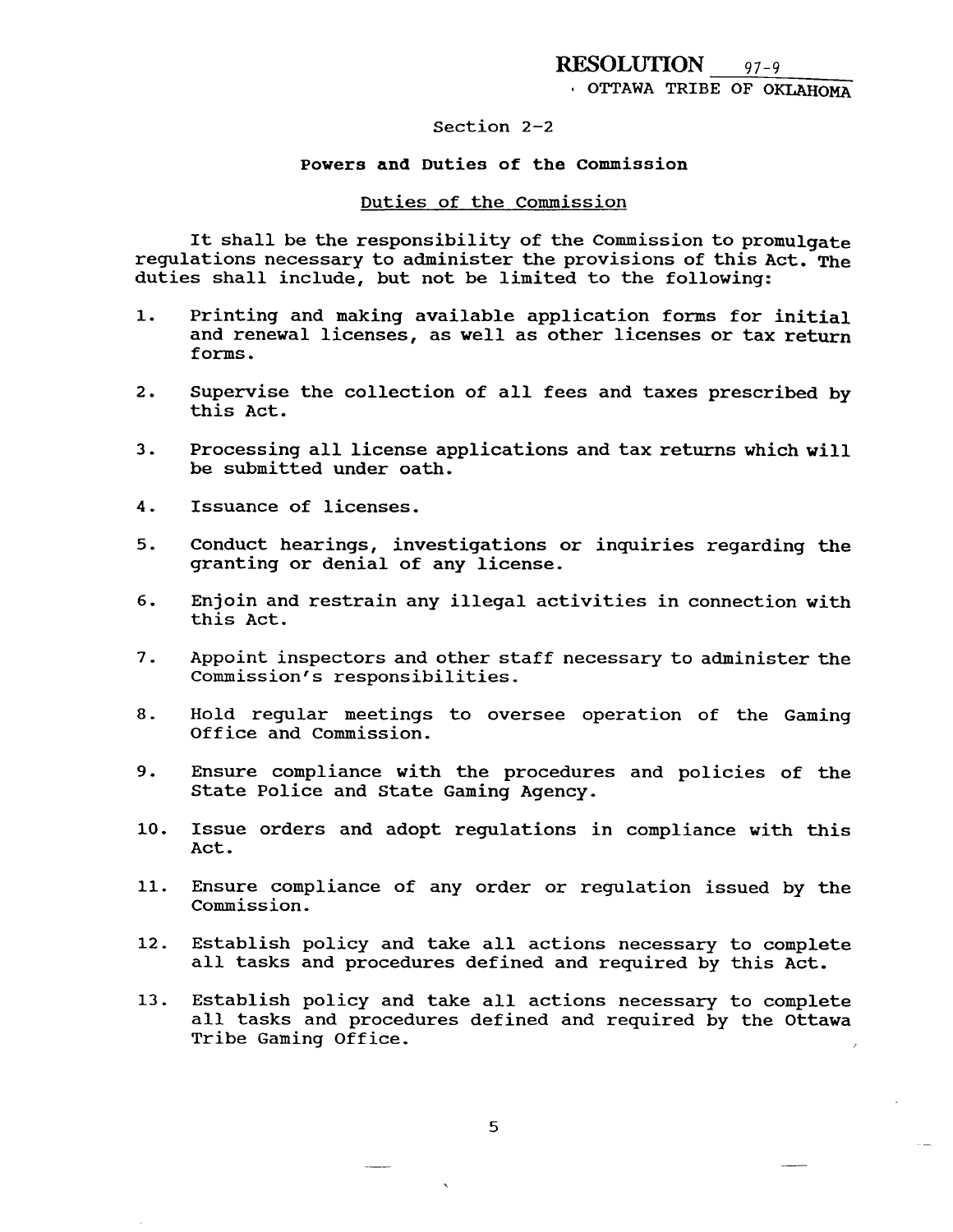OTTAWA TRIBE OF OKLAHOMA

- **14.** Establish policy and take all actions necessary to Complete all tasks and procedures defined and required by the Ottawa Tribe Commission.
- **15.** Establish policy and create a Tribal State Compact to govern class **I11** gaming activities.
- **16.** Promote regulations establishing proper accounting procedures and methods of operations for all licensees of class I1 and class I11 gaming activities.
- **17.** Promote regulations establishing the rules of any given class I1 or class I11 gaming to ensure fairness and uniformity.
- 18. Establish policy and take all actions necessary to complete all tasks and procedures defined and required by the Ottawa Tribe Class I11 Gaming Ordinance,
- 19. Establish policy and take all actions necessary to complete all tasks and procedures defined and required by the Ottawa Tribe Class **I11** Gaming Ordinance.
- **20.** Establish policy and take all actions necessary to complete all tasks and procedures defined and required by the Ottawa Tribe Class **I1** Gaming Regulations.
- 21. Establish policy and take all actions necessary to complete all tasks and procedures defined and required by the Ottawa Tribe Class III Gaming Regulations.

### Powers of the Commission

In order to adequately perform its duties, the Commission is hereby vested with the following powers:

- 1. To employ non-uniformed, licensed inspectors who shall be present in all gaming facilities during all hours of operation who shall be responsible solely to the Commission and not to any management employees of the gaming operations, Such inspectors shall have unfettered access to all areas of the gaming facility at all times, including locked and secure areas.
- **2.** To investigate on its own initiative any aspect of the gaming operations in order to protect the public interest in the integrity of the gaming activities and to prevent improper or unlawful conduct in said gaming activities.
- 3. To compel any person employed by and doing business with any, gaming operation to appear before it under oath and to provide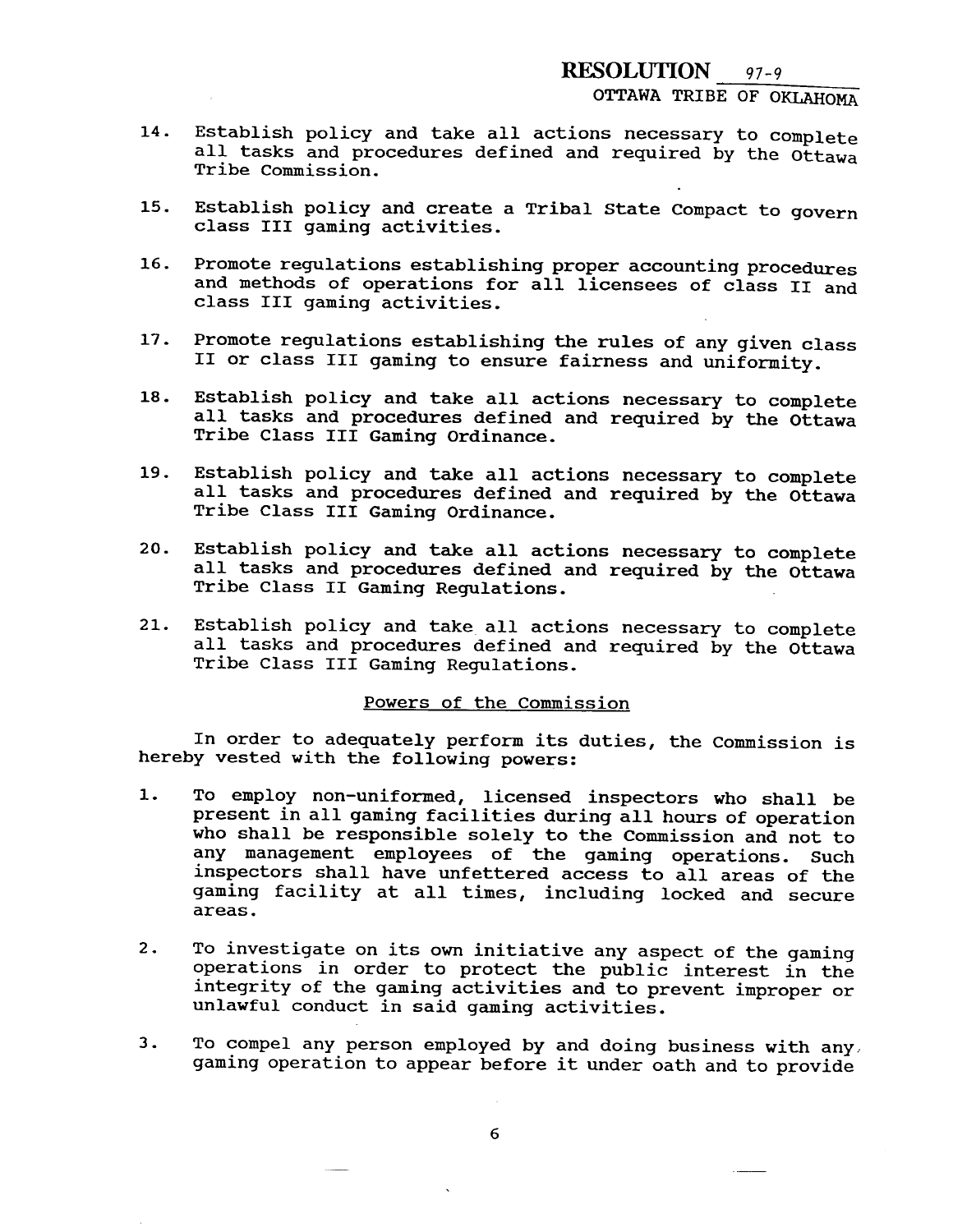such information, documents or other material as required in writing by the commission.

- **4.** To impose penalties and sanctions for violations of this Ottawa Tribe Gaming Act, any applicable Compact, or other rules of procedure adopted by the Commission.
- **5.** To establish policy and take all actions necessary to carry out the provisions of this Act in compliance with IGRA.

### Section 2-3

### Chairman of the Commission

The Chairman or any other member of the Commission acting in the absence of the Chairman may, whenever he deems it necessary to protect the public interest in the integrity of the Ottawa Tribe's gaming operations, issue in the name of the Commission, any order which the Commission has the power to issue, to the gaming operations or to any employee or contractor thereof or to any person within the jurisdiction of the Ottawa Tribe, to take any action or to cease and desist from taking any action as may be required to protect the public interest; provided, that any such order shall be subject to subsequent review by the Commission at its earliest opportunity, whereupon said order may be confirmed or vacated by the Commission.

### Section 2-4

#### Executive Director

The Commission shall appoint an individual to serve as a full time Executive Director of the Commission to administer its responsibilities on a day to day basis and to oversee inspectors appointed by the commission as well as such other staff as the Commission may from time to time employ. The Executive Director shall be responsible for coordination of the functions of the Commission with the State Police and the State Gaming Agency. The Chairman may request the Executive Director to conduct a preliminary investigation and render a recommendation to the Commission with respect to the grant or denial of any license, the imposition of any penalty, the investigation of any complaint, or any other action within the jurisdiction of the Commission.

The Executive Director shall have the power, in the name of the Commission, to conduct any hearing, investigation or inquiry, compel the production of any information or documents, and otherwise exercise the investigatory powers of the Commission, which the Commission may exercise under this Ordinance.

 $\overline{7}$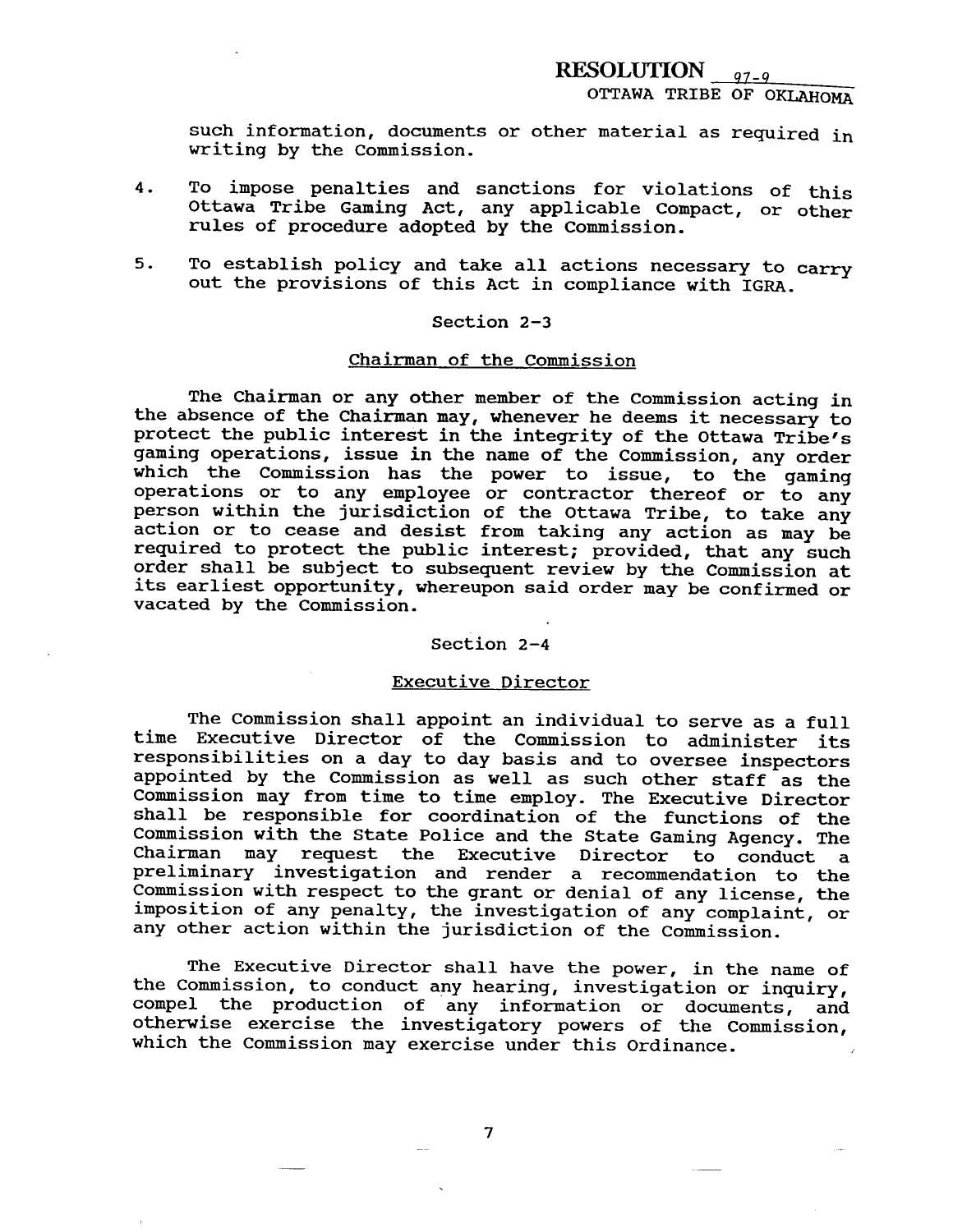### Section 2-5

### Commission Meetinas

Regular meetings of the commission may be held upon such notice, or without notice, and at such time and place as shall from time to time be fixed by the Commission. Unless otherwise specified by the Commission, no notice of such regular meetings shall be necessary.

Special meetings of the Commission may be called by the chairman or the Executive Director. The person or persons calling the special meeting shall fix the time and place thereof. Neither the business to be transacted at, nor the purpose of, any regular or special meeting of the commission need to be specified in the notice of the meeting.

At any meeting of the Commission, a majority of the members then in office shall constitute a quorum for the transaction of business. The vote of a majority of the members present at a meeting at which a quorum is present shall be the act of the commission. The chairman shall preside at all meetings of the commission unless the chairman designates another member to preside in his absence.

Any action required or permitted to be taken at a meeting of the Commission may be taken without a meeting if all of the members sign written consents setting forth the action taken or to be taken, at any time before or after the intended effective date of such action. Such consents shall be filed with the minutes of the Commission, and shall have the same effect as a unanimous vote or resolution of the Commission at a legal meeting thereof. Any such action taken by unanimous written consents may, but need not be, set forth in such consents in the form of resolutions or votes.

Members of the Commission may participate in a meeting of the<br>Commission by means of conference telephone or similar means of conference telephone or similar<br>equipment by means of which all persons communications equipment by means of which all persons participating in the meeting can hear each other, and participation in such a meeting by any member who does not object at the beginning of such meeting shall constitute presence in person at such meeting.

# Section 2-6

#### Procedures

The Commission shall afford an applicant of a license an opportunity for hearing prior to final action denying such application and shall afford a licensee or any other person subject to this ordinance the opportunity for a hearing prior to taking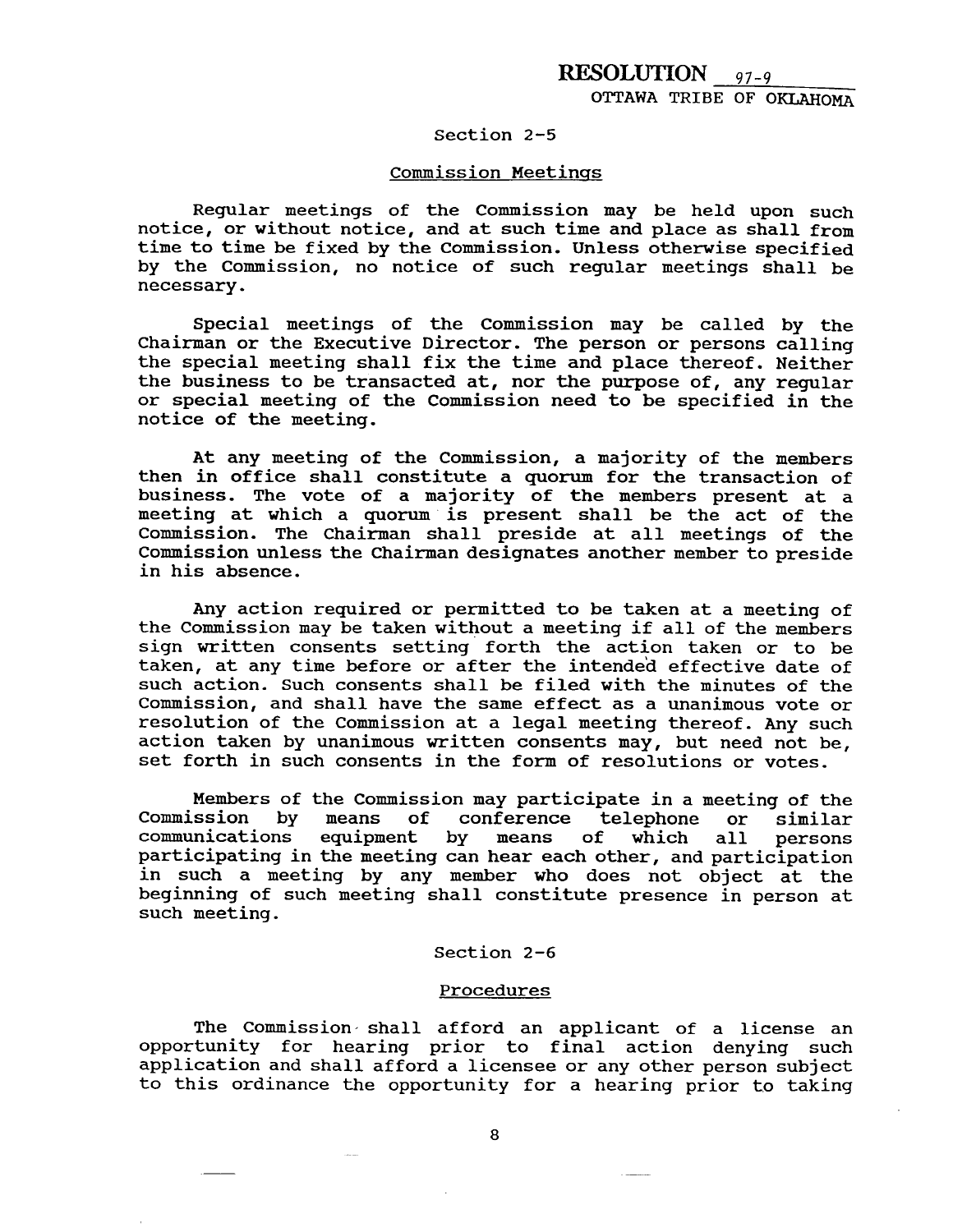# OTTAWA TRIBE OF OKLAHOMA

final action resulting in denying, terminating, revoking, suspending, or limiting a license or any other adverse action the commission deems appropriate; provided, the Executive Director may summarily temporarily suspend or extend suspension of licenses for sixty (60) days in those cases where such action is deemed appropriate by the Executive Director. In cases where a license is suspended prior to hearing, an opportunity for a hearing shall be provided.

### Section 2-7

### Background Investigation

The Commission shall request from each primary management official, and from each key employee, information defined in the gaming ordinances to include a minimum of the following information:

- 1. Full name, other names used (oral and written), social security number(s), birth date, place of birth, citizenship, gender, all languages (spoken or written);
- 2. Currently and for the previous **5** years: business and employment positions held, ownership interests in those businesses, business and residence addresses, and drivers license numbers;
- 3. The names and current addresses of at least three personal references, including one personal reference who was acquainted with the applicant during each period of residence listed under paragraph (l)(b) of this section;
- **4.** Current business and residence telephone numbers;
- **5. A** description of any existing and previous business relationships with Indian tribes, including ownership interests in those businesses;
- 6. A description of any existing and previous business relationships with the gaming industry, generally Indian tribes, including ownership interests in those businesses;
- 7. The name and address of any licensing or regulatory agency with which the person has filed an application for a license or permit related to gaming, whether or not such license or permit was granted;
- **8.** For each felony for which there is an ongoing prosecution or a conviction, the charge, the name, and address of the court, involved, and the date and disposition if any;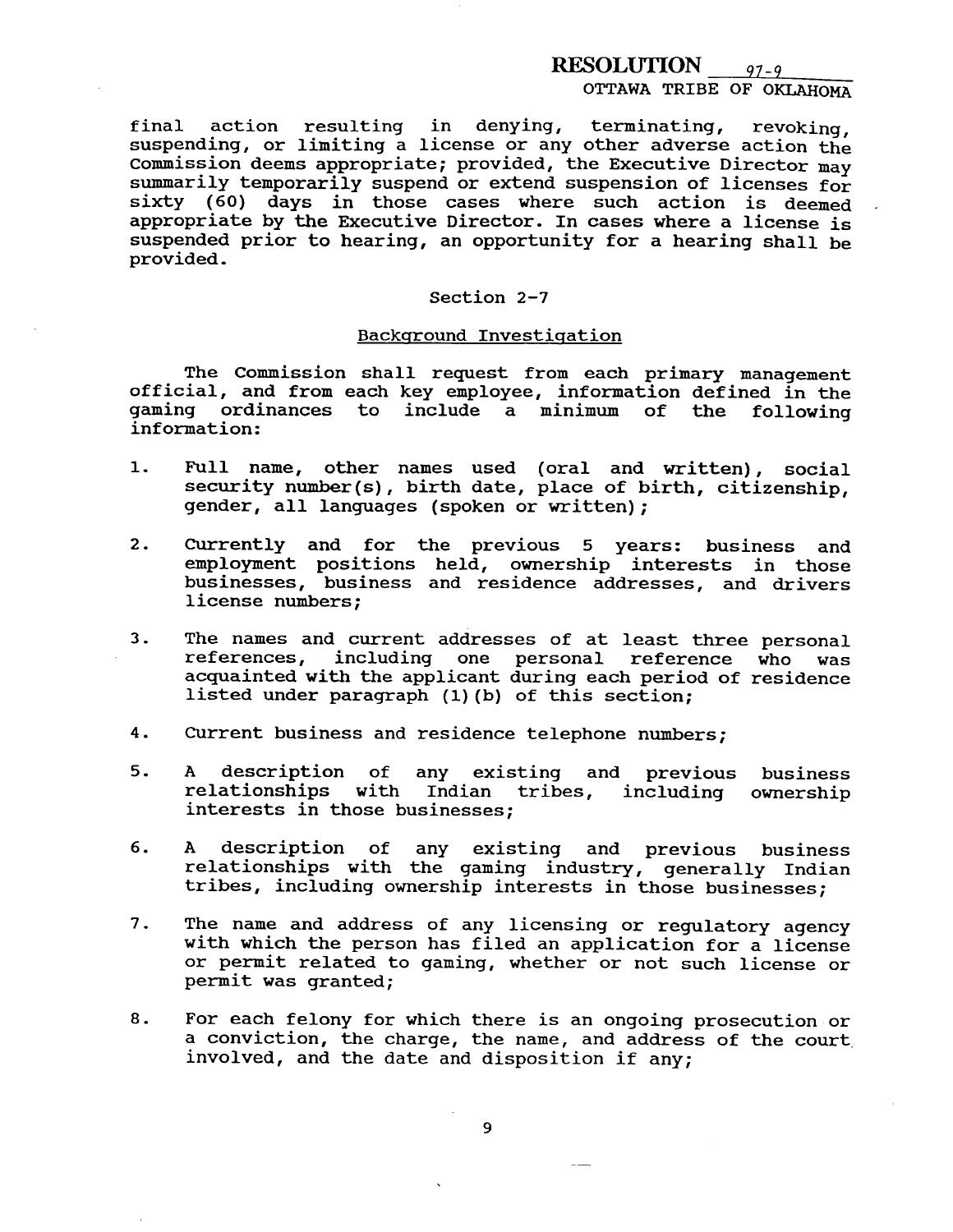# OTTAWA TRIBE OF OKLAHOMA

- 9. For each misdemeanor conviction or ongoing misdemeanor prosecution (excluding minor traffic violations), within **10**  years of the date of the application, the name and address of the court involved and the date and disposition;
- **10.** For each criminal charge (excluding minor traffic charges) , whether or not there is a conviction, if such criminal charge is within **10** years of the date of the application and is not otherwise listed pursuant to paragraph (1) (h) or (1) (i) of this section, the criminal charge, the name and address of the court involved and the date and disposition;
- **11.** The name and address of any licensing or regulatory agency with which the person has filed an application for an occupational license or permit, whether or not such license or permit was granted;
- **12.** A current photograph;
- 13. Any other information the Tribe deems relevant; and
- **14.** Fingerprints consistent with procedures adopted by the Tribe according to 25 C.F.R. **S** 522.2(h).

### Section 2-8

# Preliminary Determination

Whenever, upon preliminary factual finding, the Commission determines that any person has failed to comply with the provisions of this Act or any regulations promulgated hereunder, the Commission shall make a certification of findings with a copy thereof to the subject or subjects of that determination. After five **(5)** day notice, and within thirty (30) days thereof, the Commission shall hold a hearing at which time the subject shall have an opportunity to be heard and present evidence. The Commission shall have the specific right to enjoin and restrain illegal activities.

### Section 2-9

# **Hearing**

At such hearing it shall be the obligation of the subject to show cause why the preliminary determination is incorrect, why the application in question shall not be revoked or suspended, why the period of suspension should not be extended, or to show cause why, special conditions or limitations upon a license should not be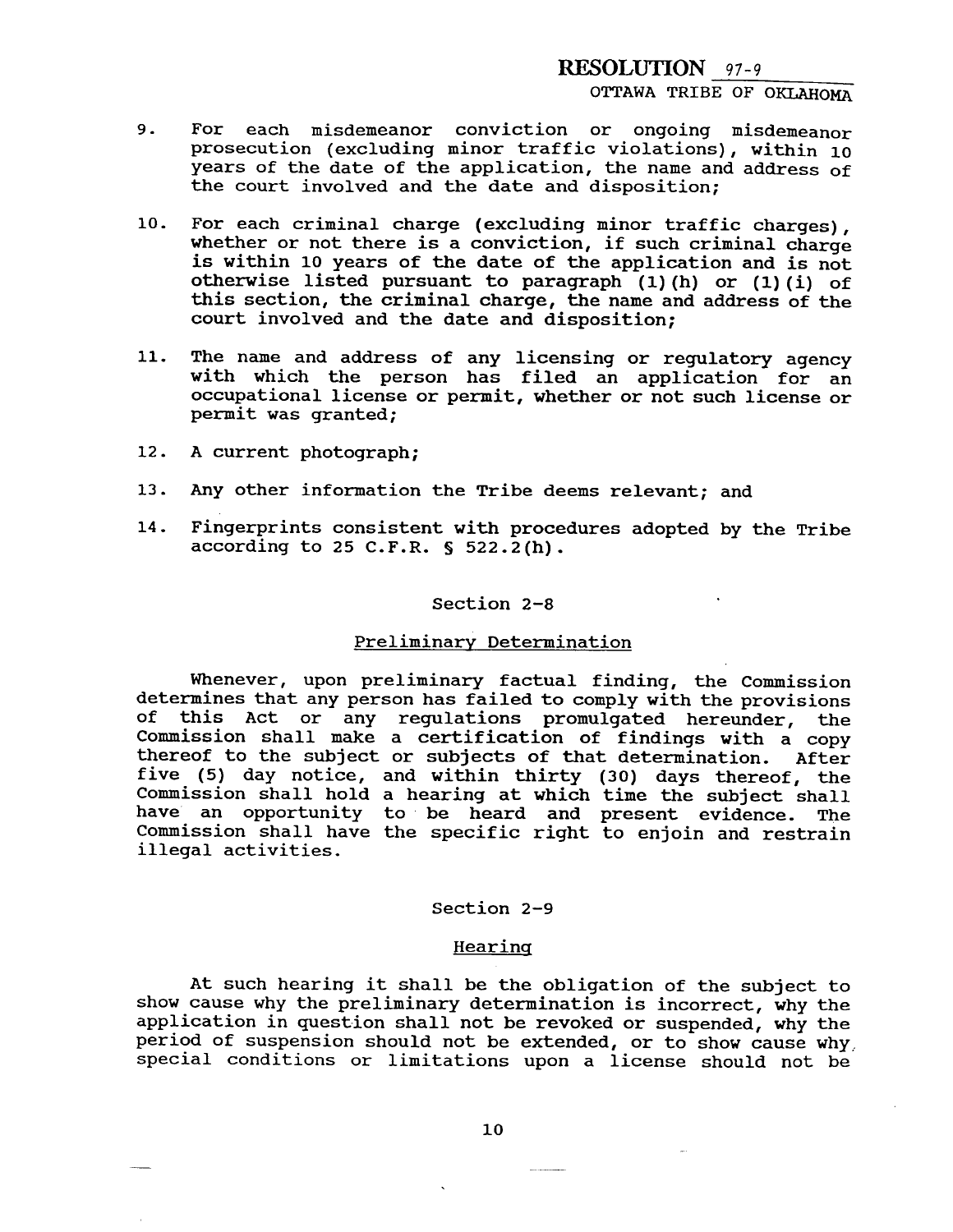# OTTAWA TRIBE OF OKLAHOMA

imposed, or to show cause why any other action regarding any other person or persons subject to any action should not be taken.

### Section 2-10

### Final Determination

Following such hearing, the Commission shall, within thirty (30) days, reach a final determination concerning the accuracy of the preliminary certification of facts, and whether the license in question should be granted, continued, suspended, revoked, conditioned or limited, and whether or not any other action recommended to or by the Commission (including but not limited to forfeitures or fines) should be taken. Commission will be the final action of the Ottawa Tribe.

Within thirty (30) days following this determination, the Executive Director shall inform the subject in writing of that determination.

### Section 2-11

### **Sanctions**

Any person who engages in activities on property subject to the provisions of this Act without a license, in violation of the license or terms imposed thereon, in violation of terms of suspension, or in violation of any other provision of this Act, any Compact with the State, the Indian Gaming Regulatory Act of 1988, regulations promulgated thereunder, or amendments thereto, shall be in violation of this Act, including any person who unlawfully trespasses upon any premises licensed by this Act without the consent of the committee or the Executive Director. Separate violations shall be prosecuted as separate offenses. Each day of violation shall constitute a separate count or violation of this Act. Each violation shall carry a potential fine of Dollars (\$ **)** to Dollars (\$ 1 to be determined at the discretion of the Commission. Any property used in the furtherance of any violation of this Act may become the property of the Ottawa Tribe. All winnings found to have been received in violation of this Act are subject to seizure and forfeiture and become the property of the Ottawa Tribe.

### Section 2-12

### Reports

The Commission will make an annual comprehensive report to the Ottawa Tribe Business Committee.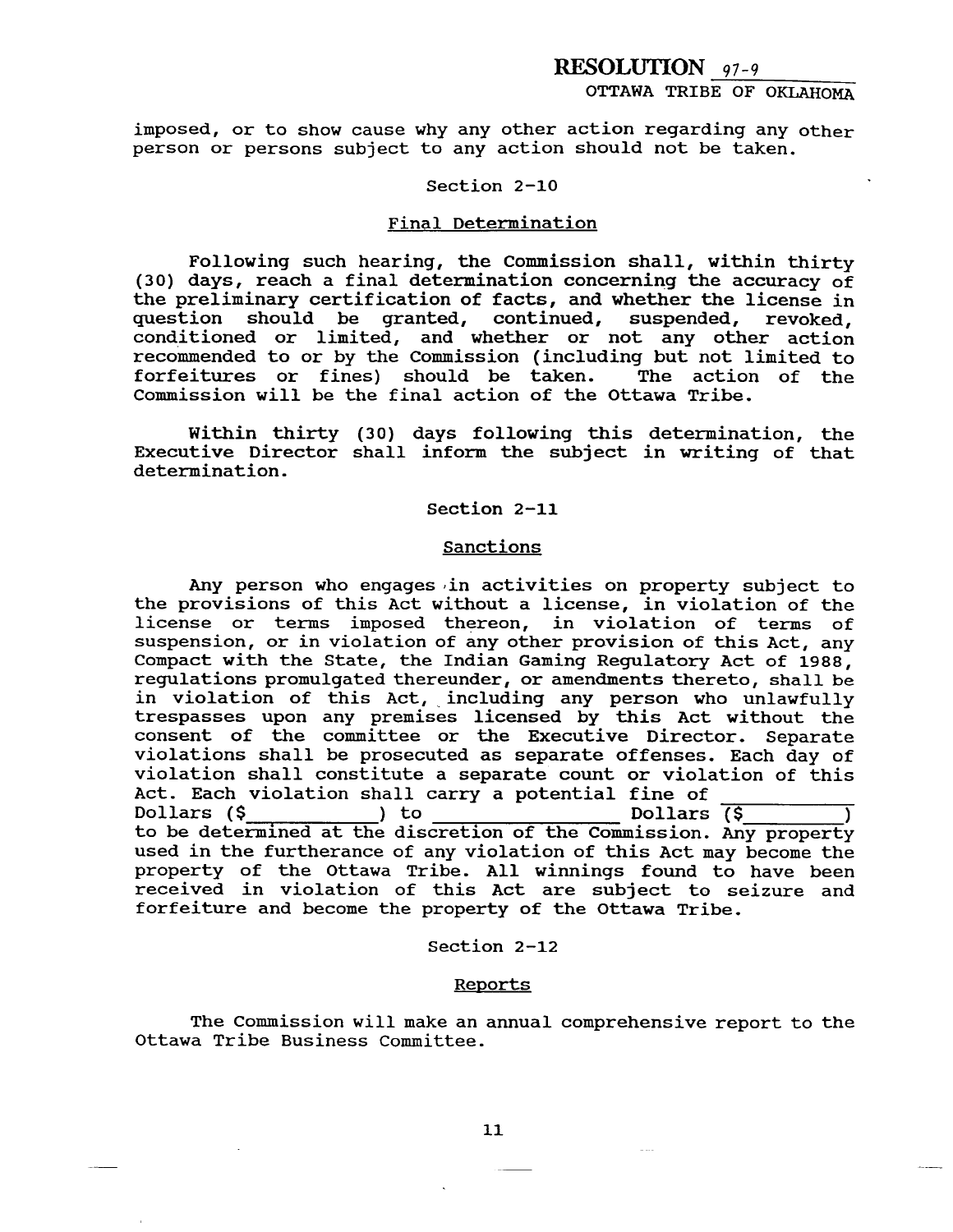# **Chapter 3**

### Licensing

### Section 3-1

### License Required

Any agent of the Ottawa Tribe conducting public gaming operations for the benefit of the Ottawa Tribe on Indian lands of the Ottawa Tribe shall be required to have and display prominently an appropriate, valid and current public gaming license issued pursuant to the provisions of this Act. Any form of public gaming operations conducted within the jurisdiction of the Ottawa Tribe without the lawful written approval of the Ottawa Tribe Gaming Commission are prohibited. Furthermore, it shall be unlawful for any person to conduct gaming activities on Indian lands of the Ottawa Tribe which are not under license by and for the benefit of the Ottawa Tribe or which mislead the general public in believing the gaming operation is owned or under control and operated by the Ottawa Tribe. The commission shall have the right to enjoin and restrain illegal activities.

### Section 3-2

### Classes and Fees

There shall be three (3) different classes of gaming, each characterized by its separate requirements and fees. These classes are created in compliance with the Indian Gaming Regulatory Act, Public Law 100-497, October 17, 1988.

### Section 3-3

### Class I Gaminq

No license required.

### Section 3-4

### Class I1 Gaminq

Only a wholly owned Ottawa Tribe enterprisce or its designated and approved agent or employee may apply for and receive a Class II gaming license. Also, gaming must be conducted in facilities of the Ottawa Tribe. **A** separate license must be issued by the Commission for each place, facility or located on Indian lands at which Class **I1** gaming is conducted. The Ottawa Tribe will have the sole proprietary interest and responsibility for the conduct of any gaming activity under a Class **I1** license and all net revenues from any said gaming are to be used for tribal purposes including: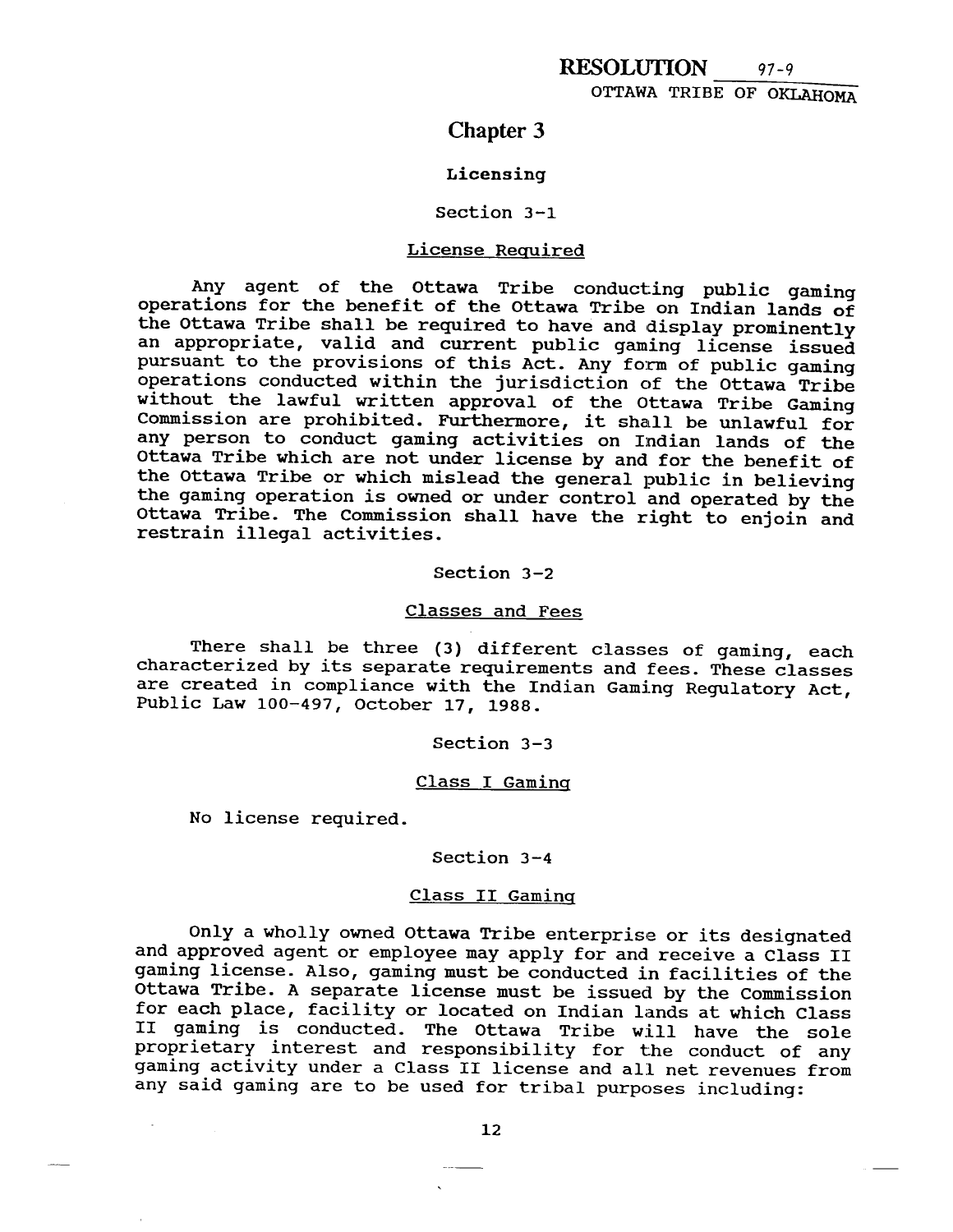OTTAWA TRIBE OF OKLAHOMA

- (i) to fund tribal government operations or programs;
- (ii) to provide for the general welfare of the Ottawa Tribe and its members:
- (iii) to promote tribal economic development.

The Ottawa Tribe will cause annual audits of all gaming activity under a Class **I1** license to be conducted within the existing independent tribal audit system and will provide all audit information to the National Indian Gaming Commission. The management and operation of any Class **I1** gaming facility shall be subject to all applicable provisions of the Indian Gaming Regulatory Act. An annual fee of **Dollars** (\$ ) will be charged for any Class I1 gaming license.

Section 3-5

#### Class I11 Gaminq

Class I11 gaming is hereby authorized to be conducted only by an enterprise which is owned solely by the Ottawa Tribe and a license may be issued to its designated and approved agents and employees, The Ottawa Tribe will have the sole proprietary interest and responsibility for the conduct of any Class I11 gaming activity and the net revenues from any Class I11 gaming are to be used for no purposes other than:

- **(i)** to fund tribal government operations or programs;
- (ii) to provide for the general welfare of the Ottawa Tribe and its members;
- (iii) to promote tribal economic development.

A separate license shall be required for each place, facility or location on Indian lands at which Class I11 gaming is conducted. An annual fee for a Class I11 gaming license will be Dollars (\$ **)** 

### Section 3-6

### Tribal-State Compact

The Chairman is hereby authorized by the Business Committee to approve a tribal state compact governing Class 111 gaming activities. Said compact shall be approved by the Secretary of the Interior or the Chairman of the National Indian Gaming Commission, as required, and published in the Federal Register as provided by Indian Gaming Regulatory Act. The compact may include provisions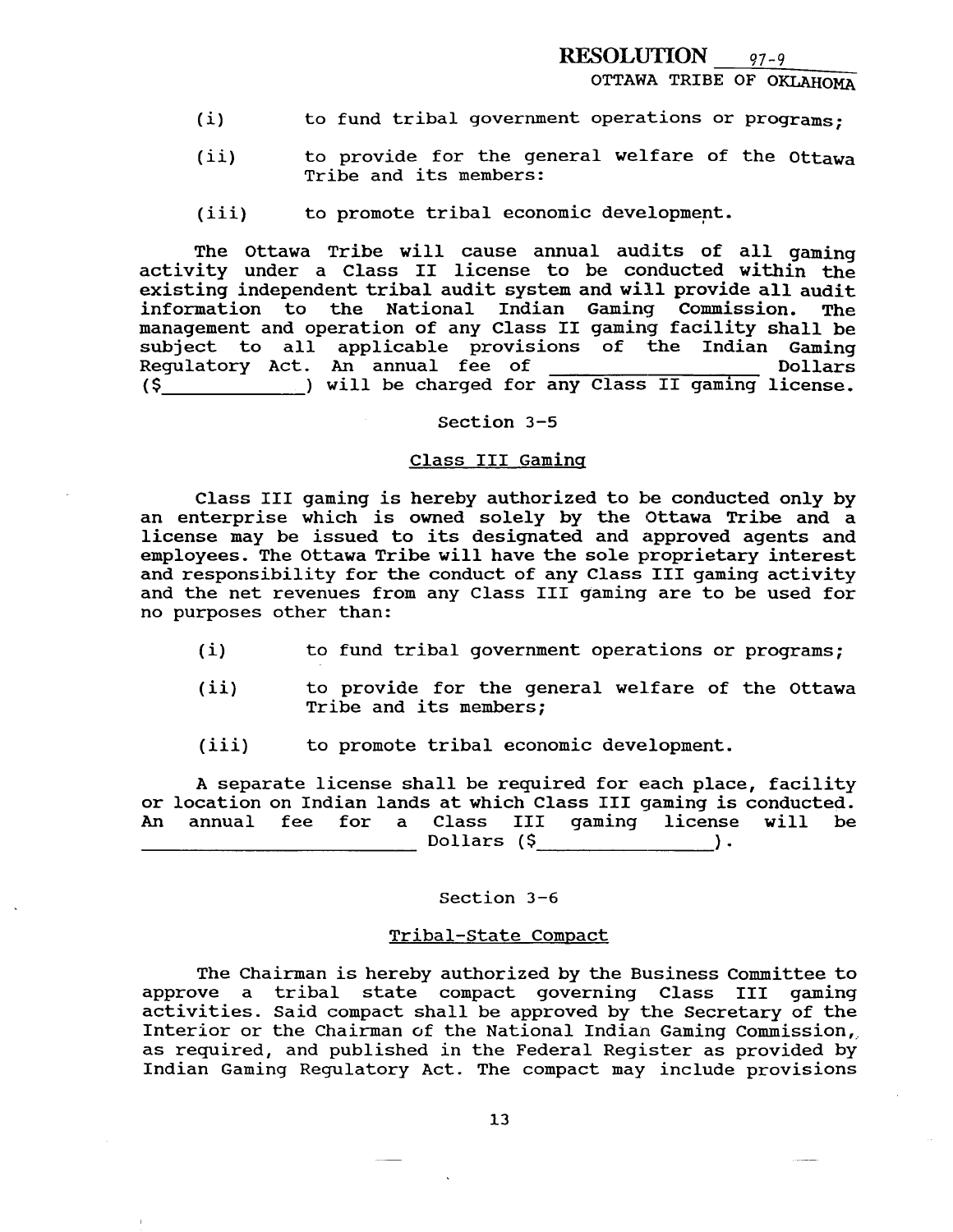**OTTAWA TRIBE OF OKLAHOMA** 

**relating to the application of criminal and civil laws and regulations of the Ottawa Tribe or the state to the Class 111 gaming activity, an allocation of criminal and civil jurisdiction between the Ottawa Tribe and the state where necessary for the enforcement of laws and regulations, taxation, where appropriate,**  by the Ottawa Tribe of such activity in amounts comparable to the **amounts assessed by the state for comparable activities, remedies for breach of contract, standards for operation of such activity and maintenance of the gaming facility including licensing and any other subjects directly related to the operation of gaming**  Tribe Business Committee is hereby authorized to negotiate said compact on behalf of the Ottawa Tribe.

# **Section 3-7**

### **Jurisdiction**

**Any cause of action initiated by the Ottawa Tribe arising from the failure of the State to enter into negotiations with the Ottawa Tribe for purposes of entering into a tribal-state compact or to conduct said negotiations in good faith will be filed in the United States District Court.** 

### **Section 3-8**

#### **Manaaement Contracts**

The Ottawa Tribe Business Committee, on behalf of the Ottawa **Tribe is authorized to enter into and approve management contracts for the management of any Class I1 and/or Class I11 gaming facility owned and operated by the Ottawa Tribe. Said management contract shall in all respects be in compliance with the Indian Gaming Regulatory Act. All management contracts shall be approved by the Chairman of the National Indian Gaming Commission or as designated by IGRA. No person holding a management contract with the Ottawa Tribe for the management of any Class 11 or Class I11 gaming**  facility shall be an elected member of the Ottawa Tribe, or have **been convicted of any felony or gaming offense, or have knowingly or willingly provided any material reporting false statements to the National Indian Gaming Commission or Ottawa Tribe Gaming Commission pursuant to this Act or the Indian Gaming Regulatory Act or whose prior activities, criminal record, if any, or reputation, habits, and association pose a threat to the effective regulation and control of the gaming activity subject to the management contract or who has attempted in any way to unduly influence or interfere with the decision process relating to any management contract or license.**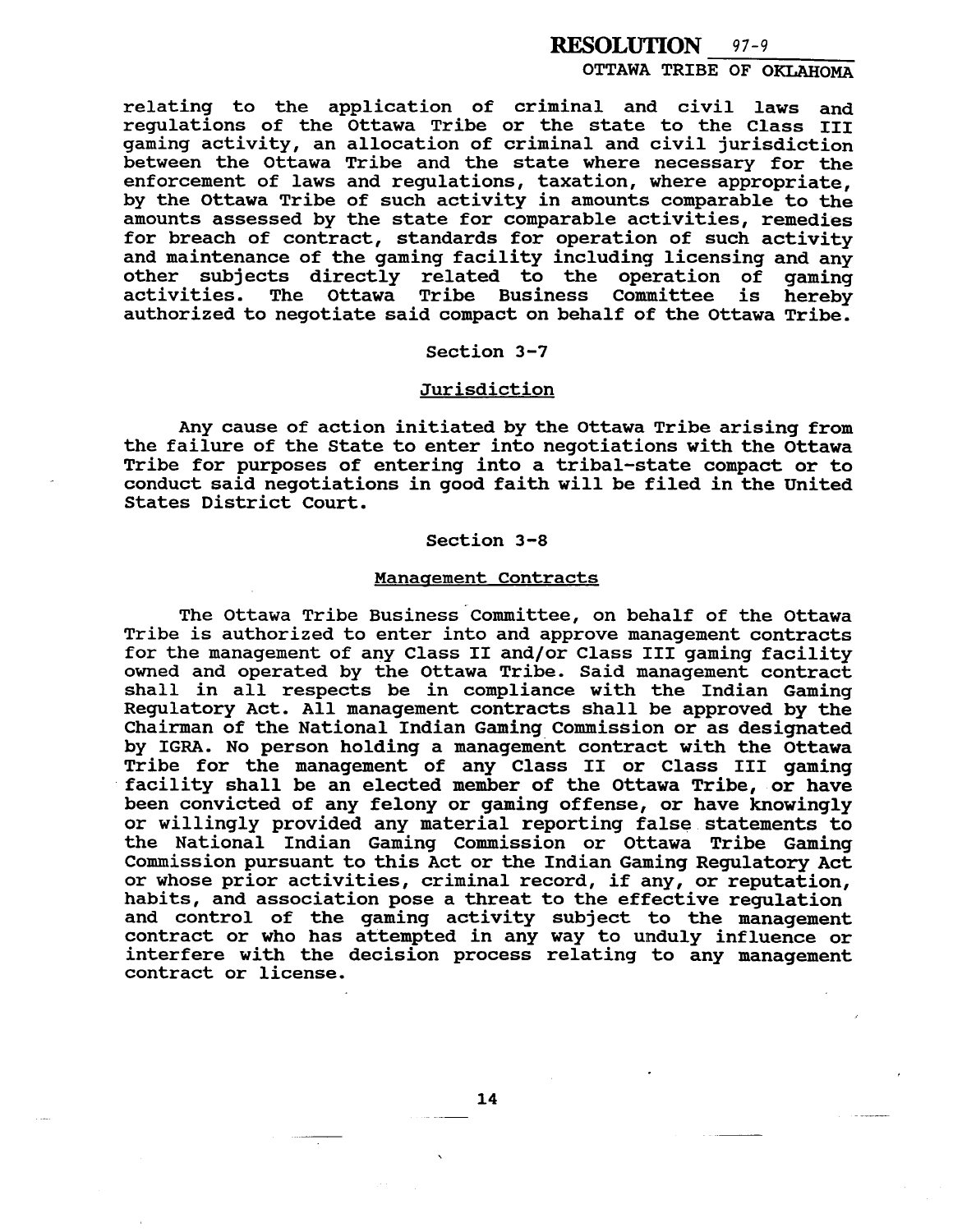### **Section 3-9**

# Termination

**The Commissioner shall have the duty to bring before the Commission any charge of any unfair or illegal practice of any licensee or manager which shall constitute grounds for temporary suspension by the Commissioner or termination by the Commission of any license or management contract. The same procedure as provided**  herein under Section 2-6. et seq., will be followed here.

### **Section 3-10**

# **Violation of Act bv Licensee**

**Any violation of the provisions of this Act or of any of the**  Commission's rules by a licensee, his agent, or employee, shall be **deemed contrary to the public health, safety, morals, good order and general welfare of the Ottawa Tribe and the inhabitants of the Ottawa Tribe and grounds for refusing to grant or renew a license or management contract, suspension or revocation of a license or management contract or grounds for the filing of a complaint with the National Indian Gaming Commission.** 

# **Chapter 4**

### **Rules of Operation and General Accountability**

#### **Section 4-1**

### **Records, Returns and Audits**

**It shall be the responsibility of the Ottawa Tribe Gaming Commission to promulgate regulations establishing proper accounting procedures and methods of operations for all licensees of Class I1 and Class I11 gaming activities so that all monies or things of value received and paid out may be properly monitored and accounted for. All licensees under this Act shall be required to keep an approved accounting system which shall comply with, but not be limited to, all applicable provisions of this Act or regulations of the Commission. Said accounting system shall reflect all business and financial transactions involved or connected in any manner with the operation and conducting of activities authorized by this Act. The Commission shall have the right to subpoena records or to secure a court order to seize records for property not surrendered.** 

**No applicant, license or employee thereof shall neglect** ' **or refuse to produce records or evidence or to give information upon proper and lawful demand by the Commissioner or Commission, or shall otherwise interfere or attempt to interfere, with any proper**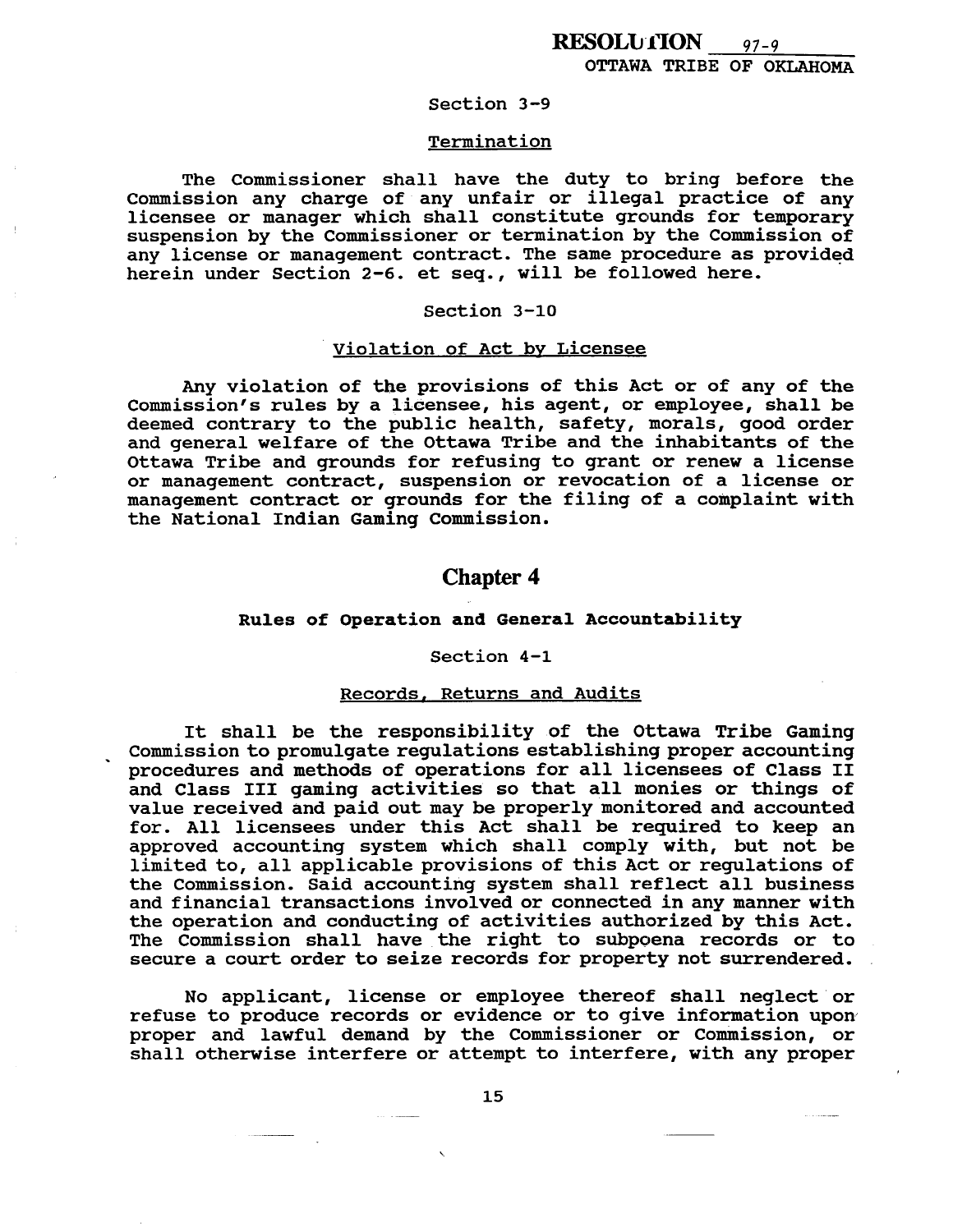OTTAWA TRIBE OF OKLAHOMA

**and lawful efforts by the Executive Director or the committee to produce such information. The Commission may conduct such hearings as deemed necessary to ensure compliance with the provisions of this Act and accountability for all monies received and spent. Failure to comply with the provisions of this Act shall constitute grounds for complaint with the National Indian Gaming Commission and summary suspension or revocation of any license or management contract.** 

# **Section 4-2**

# **Rules of the Game**

**It shall be the responsibility of the Ottawa Tribe Gaming Commission to promulgate regulations establishing the particular rules of any given Class I1 or Class I11 gaming in order that said gaming will be conducted with fairness and uniformity.** 

### **Section 4-3**

# **Acre Limit for all Gaminq**

**No person who is under the age of 18 shall operate or be allowed to participate in any manner in the operation of any Class I1 or Class 111 gaming activities. It shall be the responsibility of any manager or licensed agent of the Ottawa Tribe to ensure**  compliance with this age limit requirement.

# Section 4-4

# Inherent Sovereignty of the Ottawa Tribe

**With the passage of this legislative act notwithstanding any other law or ordinance, this ordinance does not limit the inherent sovereignty of the Ottawa Tribe.** 

### **Section 4-5**

#### **Repeal**

**To the extent that they are inconsistent with this ordinance, all prior gaming ordinances are hereby repealeld.** 

# **CERTIFICATION:**

**The foregoing duly adopted this** 20th **day of, 11** IMF **in a special session of the Ottawa**